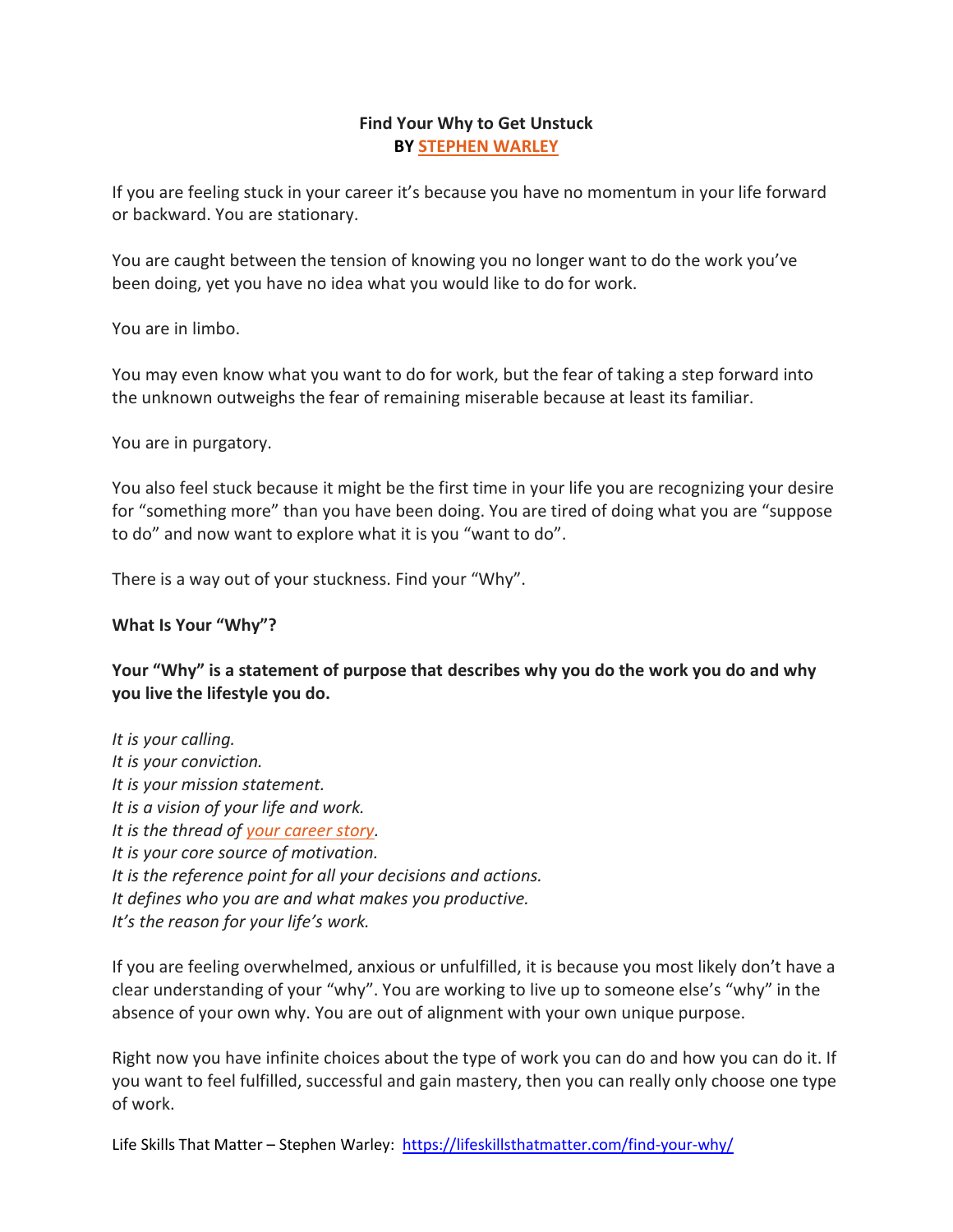So of all the different types of work available to you, why did you chose to do what you are doing right now?

You might respond by telling me:

"I needed a job out of college to start paying off my student loans."

"I didn't know what else to do, so I just took this job because I needed one."

"I just fell into this career path."

"I do what I do because I felt pressure to follow in my mom's (or dad's) footsteps.

"I thought it was a career path that paid well and could offer me financial security."

These are reasons for your decisions for the work you currently do, but they aren't your "Why".

They are perfectly valid reasons, but they are external pressures that forced you to make a choice that wasn't on your terms.

Your "Why" comes from within you.

It is a feeling that compels you to do the work you want to do even if it requires short-term sacrifice. You'll struggle with thoughts of self-doubt. You might not make much money right away. Your loved ones might not support your decision. You might suffer several failures before your experience success.

Regardless of those sacrifices, you still feel driven to pursue the work you really want to do because it gives you meaning. You can't imagine doing anything else. This work is an expression of your true identity. It is your purpose in life.

That's your "Why".

Your "Why" provides stability and direction in the chaos of life. It makes your grow by giving you the courage and resilience to endure tough challenges.

Money is the result of our work, but it's our "why" that fuels our work. Your why is the driving force behind why you want to redesign your lifestyle.

It provides an explanation about *why* you want to do the work you've always wanted to do.

## **How to Find Your Why**

First, let me establish some expectations for you. If you have no idea what your "Why" is right now, you've not going to magically discover it in the next hour. For most people it takes months or years. It's not like looking for your lost keys, it's a process.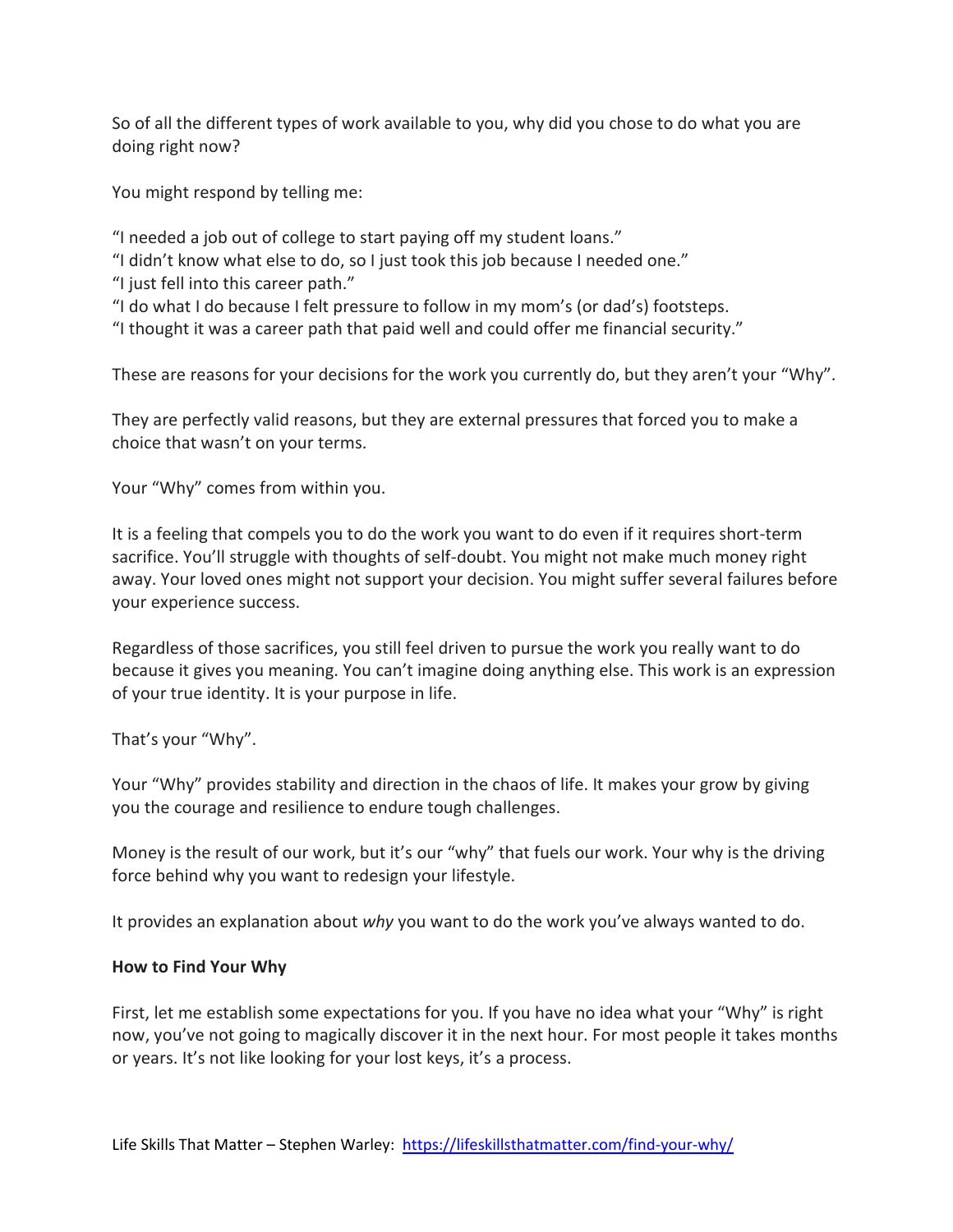To find your "Why" you need to begin a [practice of self-awareness.](https://lifeskillsthatmatter.com/self-awareness/) My top recommendation for starting a self-awareness practice is by [writing about your thoughts, feelings and actions on](https://lifeskillsthatmatter.com/number-one-self-awareness-habit/)  [a daily basis.](https://lifeskillsthatmatter.com/number-one-self-awareness-habit/)

I truly believe everyone has a "Why". It's hidden in the patterns of your thoughts, feelings, behaviors and habits. The vast majority of the people who tell me they don't know their "Why" haven't put in the effort to track and analyze their patterns.

Everyone's "Why" is hidden in a different place and can be uncovered in many different ways.

Here are the most common areas of your life to start looking:

#### **Your Values**

[Your values](https://lifeskillsthatmatter.com/first-rule-personal-productivity/) as your personal code of conduct. They are your core beliefs that guide your actions, behaviors and your interactions with the world.

#### **Your Motivations**

Your motivations are the actions you feel compelled to take to express "your Why". It's what gets you excited to work without having to give into external pressure from others. They are actions you enjoy immensely and make you feel satisfied.

#### **Your Passions**

Your passions are your interests that constantly leave you wanting more. You want to spend more time experiencing them than you are currently able to do. You can't stop thinking about them. You might even be considered somewhat of an "expert" by your friends and family.

#### **Your Strengths**

Your strengths encompass your natural abilities, your talents, marketable (hard) skills, people (soft) skills and other life skills. They are your natural tendencies for work. They are tasks that come easy to you and feel satisfying when you complete them. Sometimes you wonder how anyone else could have difficultly completing them because they are so effortless for you. (If you don't have a grasp of your strengths, consider taking the [StrengthsFinder 2.0 assessment.](https://www.gallupstrengthscenter.com/Purchase/en-US/Index))

You can start sifting through those areas of your life to find your "Why" by:

#### **Conducting Self-Experiments**

I believe the most beneficial method of [learning about yourself](https://lifeskillsthatmatter.com/learn-about-yourself/) to discover your "Why" is through self-experimentation. It enables you to challenge your assumptions and gain new perspectives about yourself and your patterns.

I believe in them so much that [I send out Self-Improvement Challenges](https://lifeskillsthatmatter.com/challenges/) every week! Here's one to help you discover your "Why".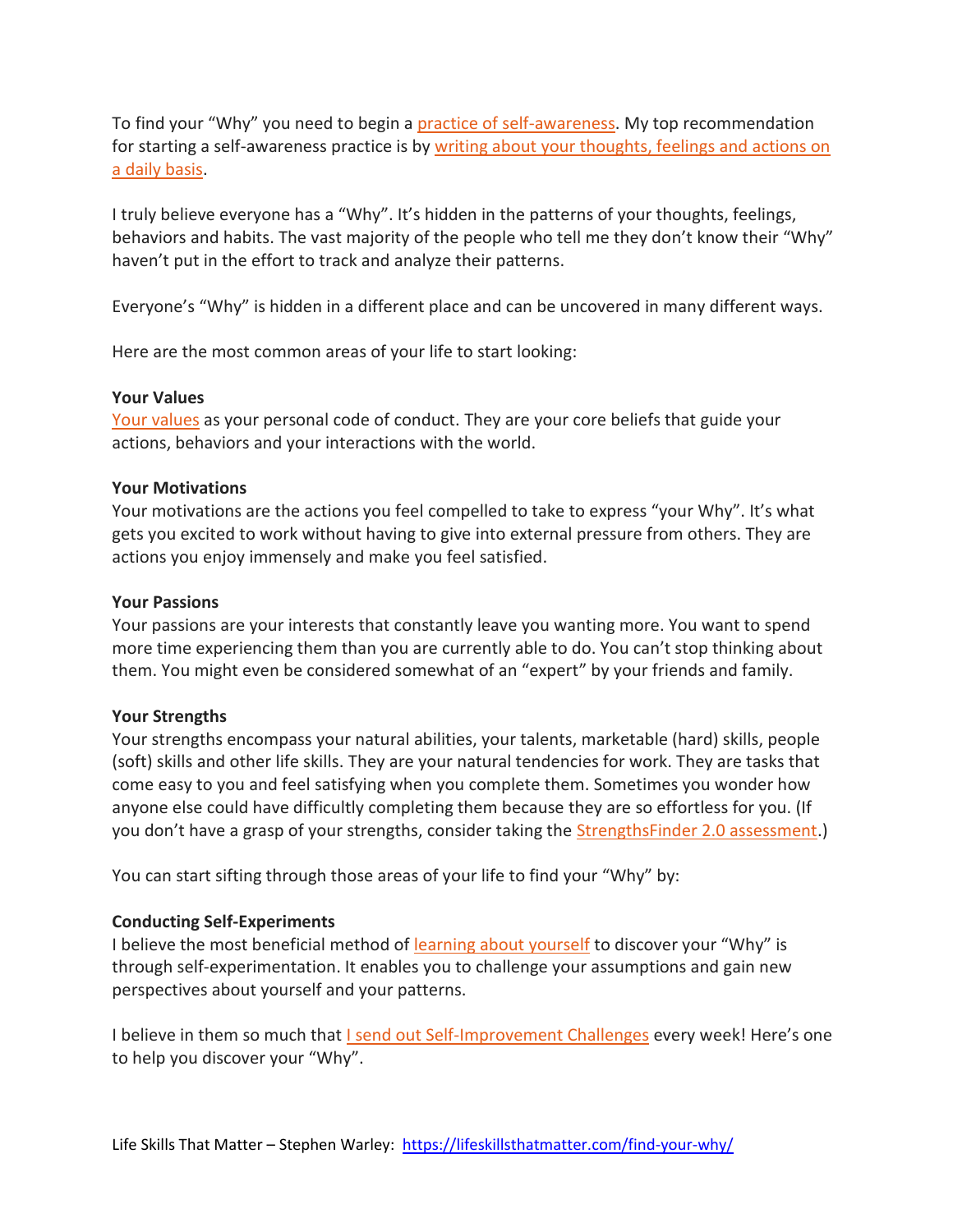## *Challenge: Describe Your Ideal Workday*

The goal of this exercise is to empower you to design your workday on your terms. In order to do that you have to gain clarity about your "Why". It will dictate how you spend your time and energy.

Provide as much detail as possible. Ask yourself questions like: When would you work? Where? How? With whom? What would you be working on? What motivates you? After you respond to each of those questions, ask yourself "why".

# **Track Your Thoughts**

As part of starting a [daily writing habit](https://lifeskillsthatmatter.com/number-one-self-awareness-habit/) to become more [self-aware,](https://lifeskillsthatmatter.com/self-awareness/) consider only tracking your most recurring thoughts. Often we have trouble keeping the stuff we care about most off our minds! You might even be surprised how frequently you are thinking about something. It could be your "Why" and you didn't even know it!

# **Analyzing the Thread of Your Career**

Look back over the course of your career and look for common threads like:

- the reason you were drawn to the jobs you held
- your most rewarding work accomplishments
- compliments colleagues gave you about your work
- circumstances that made you feel productive
- your favorite work tasks

Once you've made a list for each of the above, read each statement and ask yourself, "Why?".

That simple question will get you to dig deeper, so you can discover your own "Why".

## **Asking Your Inner Circle**

Sometimes we are always the last to know something about ourselves. Our trusted inner circle of family, friends and colleagues often sees something in ourselves we fail to notice.

*A word of caution:* DO NOT ask them what they think your "Why" is or what you should do. You want them to merely shed some light on your patterns. Ask them what you think gets you most excited in terms of work or what they think your strengths are. Remember, only you can find your "Why".

## **Questions to Ask Yourself**

Find your why by asking yourself some of the following questions. You might want to continually be asking yourself them to get your subconscious mind to reveal your "Why". A meaningful "Why" statement includes an emotional motivation behind the work you want to do.

- 1. What gets you excited or can't stop thinking about?
- 2. Is there a problem or challenge that emotionally moves you to take action?
- 3. What kind of work would give you a sense of satisfaction or fulfillment?

Life Skills That Matter – Stephen Warley:<https://lifeskillsthatmatter.com/find-your-why/>